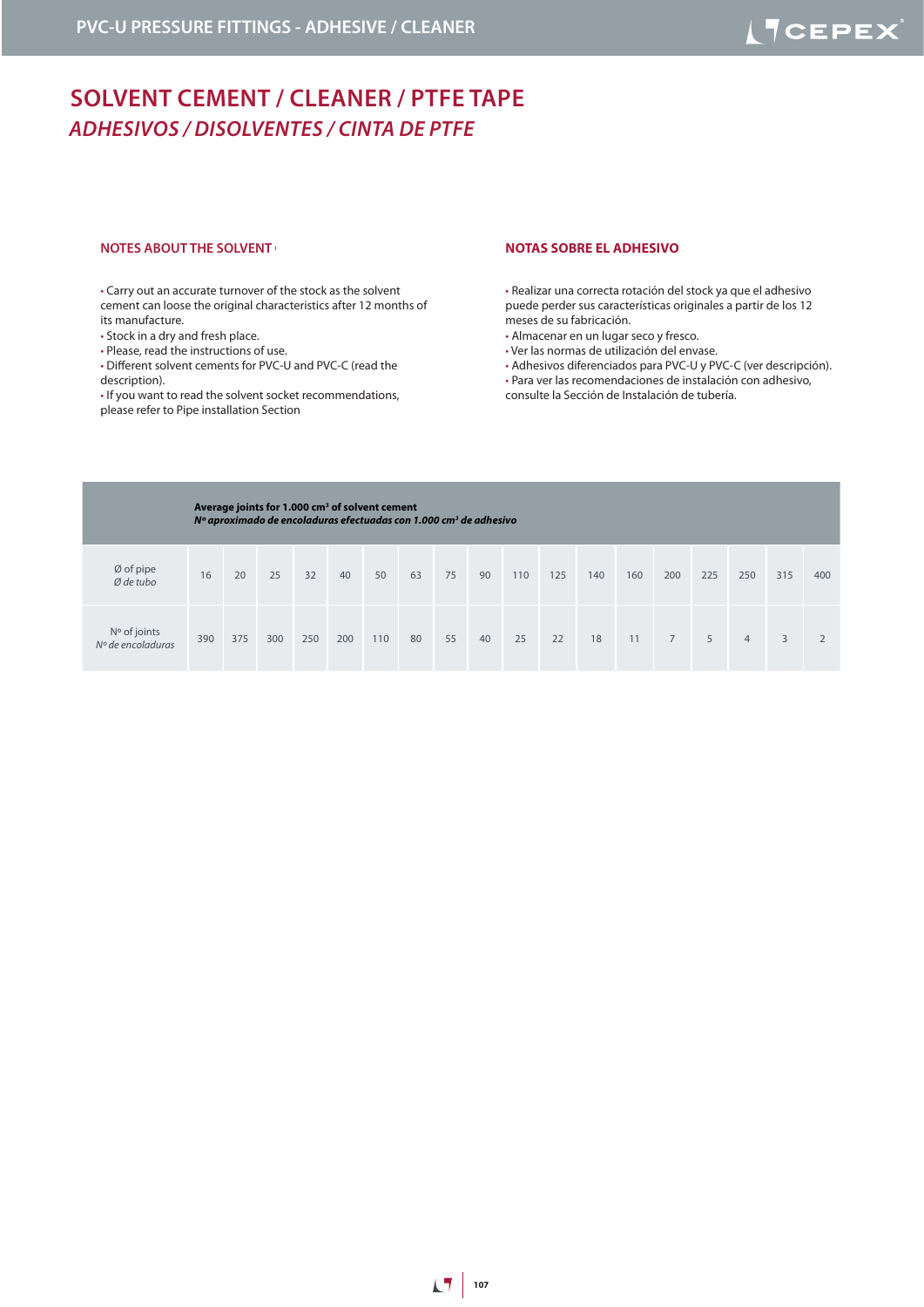#### UP. **90**. SC

**CEPEX PVC-U solvent cement Adhesivo PVC-U CEPEX**

| Cepex<br><b>ADMEST</b>                                                          |                                                                                        | L <sup>T</sup> Cepex                                                                               |
|---------------------------------------------------------------------------------|----------------------------------------------------------------------------------------|----------------------------------------------------------------------------------------------------|
| Meeto y occe<br>de PVC-LJ rigit<br>SCULPAT CEME<br>for PVC-U plan<br>and Grings | $\n  Tepez\n$<br><b>ADMISIVO</b>                                                       | ABARTAYO<br><b><i><i><b>Internet Property</b></i></i></b><br><b>Ouveaux dist</b><br><b>PUP ATA</b> |
| $-$                                                                             | h h-banio y externí<br>de PVC-13 rigida<br><b>SOLVENT CERENT</b><br><b>Ne PVC-U pV</b> |                                                                                                    |
|                                                                                 |                                                                                        |                                                                                                    |

| Size   Medida                          | Vol.                 | REF.      | <b>CODE</b> |
|----------------------------------------|----------------------|-----------|-------------|
| Tub   Tubo                             | $125 \text{ cm}^3$   | 05 90 012 | 02429       |
| Can with paint brush   Bote con pincel | $250 \text{ cm}^3$   | 05 90 026 | 02430       |
| Can   Bote                             | 500 $cm3$            | 05 90 050 | 02427       |
| Can with paint brush   Bote con pincel | 500 $cm3$            | 05 90 051 | 09043       |
| Can   Bote                             | $1.000 \text{ cm}^3$ | 05 90 100 | 02426       |
| Can with paint brush   Bote con pincel | $1.000 \text{ cm}^3$ | 05 90 101 | 09044       |

## UP. **90**. TSC

#### **TANGIT solvent cement PVC-U Adhesivo TANGIT PVC-U**



| 05 90 350 | 02434 |
|-----------|-------|
| 05 90 400 | 02433 |
|           |       |

#### UP. **90**. SCU

**UNI-100 solvent cement PVC-U Adhesivo UNI-100 PVC-U**



| Size   Medida                          | Vol.                 | REF.          | <b>CODE</b> |
|----------------------------------------|----------------------|---------------|-------------|
| Can with paint brush   Bote con pincel | 500 cm <sup>3</sup>  | 05 90 051 UNI | 52706       |
| Can with paint brush   Bote con pincel | $1.000 \text{ cm}^3$ | 05 90 101 UNI | 52707       |

**Size |** *Medida* **Vol. REF. CODE**

Can with paint brush | *Bote con pincel* 1.000 cm<sup>3</sup> 05 90 100 HCR **52711** 

## UP. **90**. SCH

**HCR-36 solvent cement PVC-U / PVC-C** • High chemical resistance



**Adhesivo HCR-36 PVC-U / PVC-C** • Alta resistencia química

Sulphuric acid: concentrations > 70% Hydrochloric acid: concentrations > 25% Nitric acid: concentrations > 20% Lyes (caustic soda): concentrations > 35% Fluoric acid: any concentration Sodium hypochlorite: active chlorine content > 7.5%

## CP. **90**. SCH - PVC-C SOLVENT CEMENT

**HT-120 solvent cement PVC-C Adhesivo HT-120 PVC-C**



| Size   Medida                          |        | . REF.    | <b>CODE</b> |
|----------------------------------------|--------|-----------|-------------|
| Can with paint brush   Bote con pincel | 500 cc | 36 90 051 | 52708       |